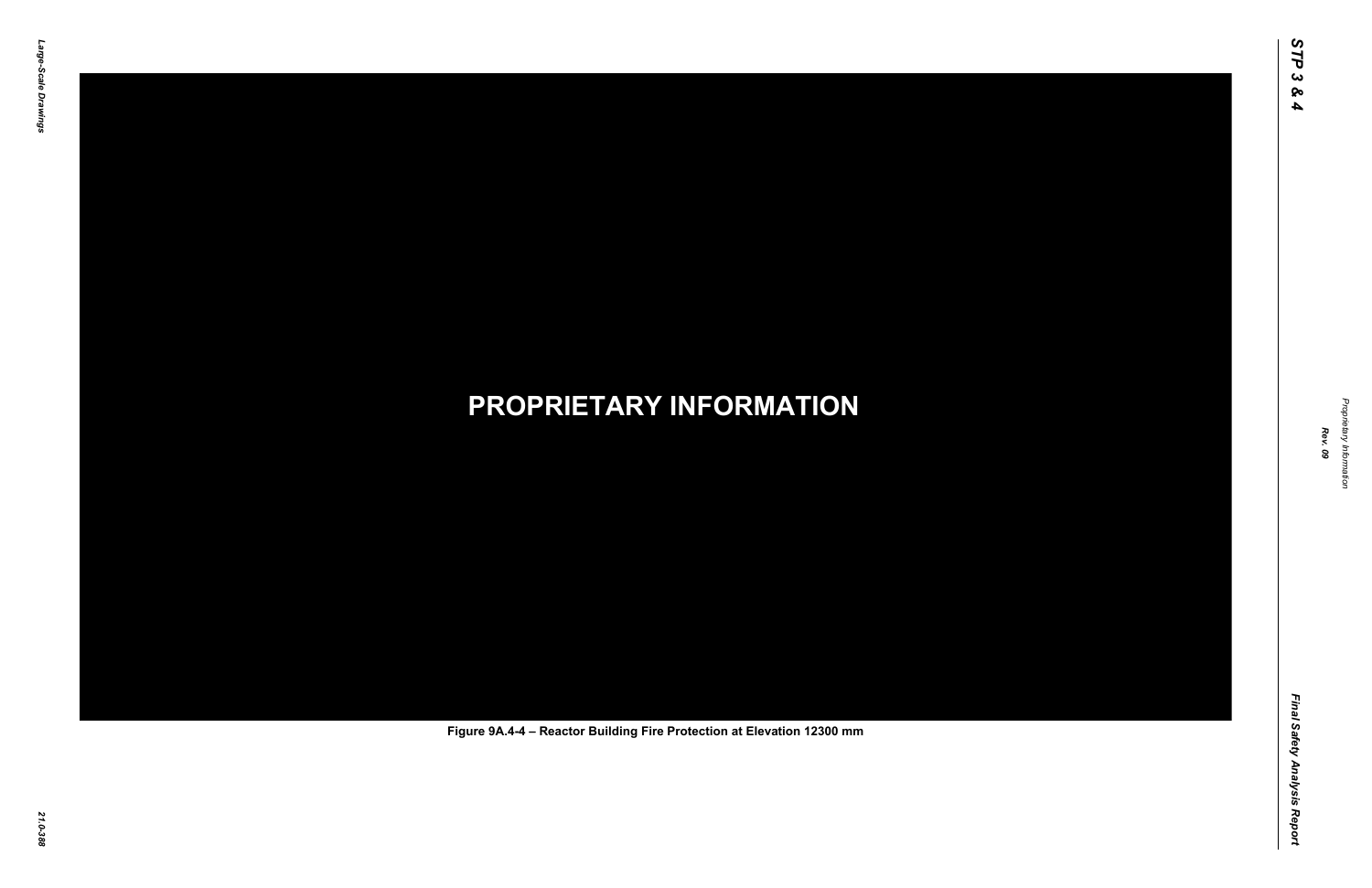Final Safety Analysis Report *Final Safety Analysis Report*



Proprietary Information *Proprietary Information*

# *21.0-389* **PROPRIETARY INFORMATION Figure 9A.4-9 – Reactor Building Fire Protection, Section A-A**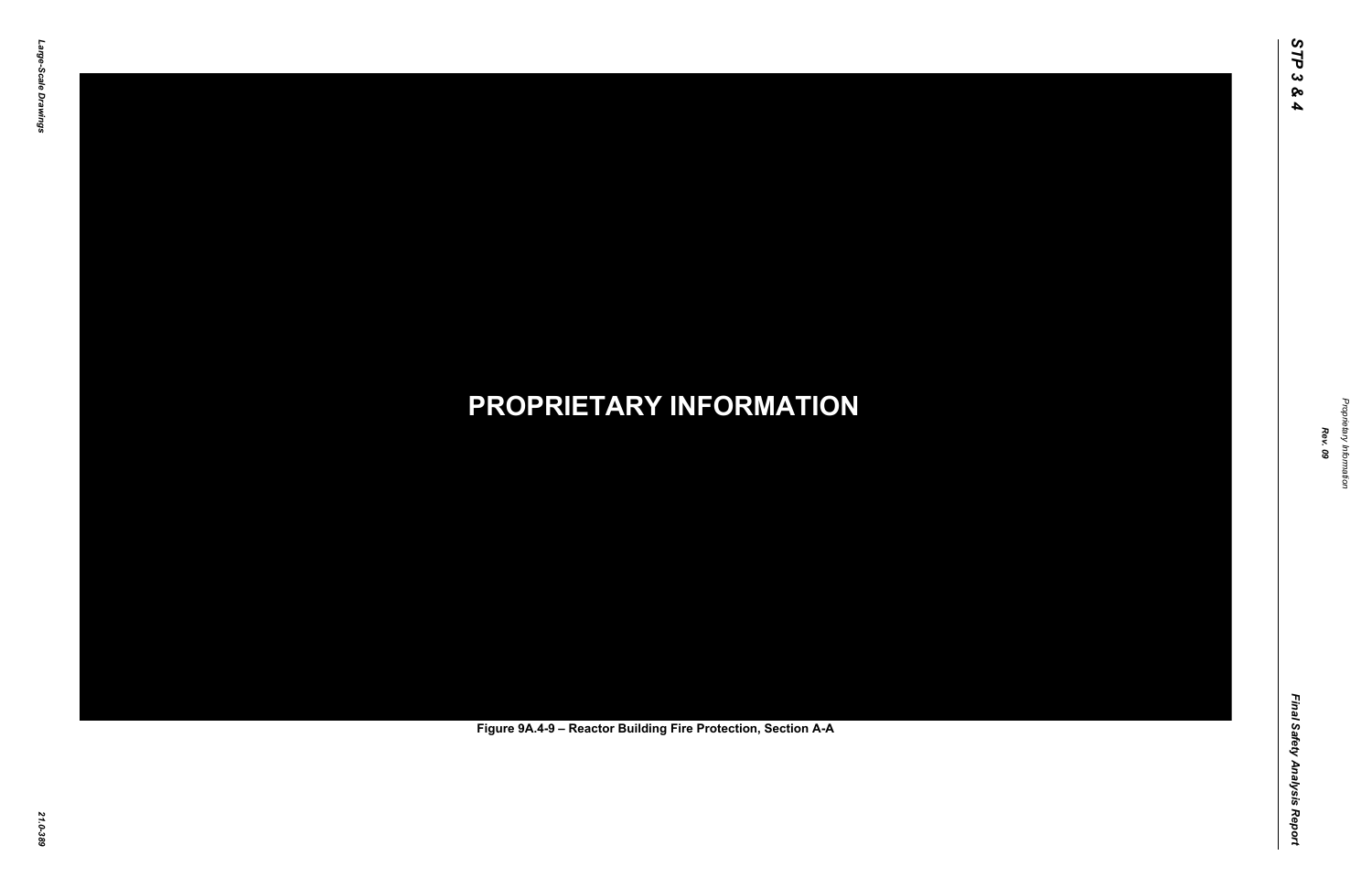Final Safety Analysis Report *Final Safety Analysis Report*



Proprietary Information *Proprietary Information*

# *21.0-390* **PROPRIETARY INFORMATION Figure 9A.4-17 – Turbine Building Fire Protection at Elevation 2300MM**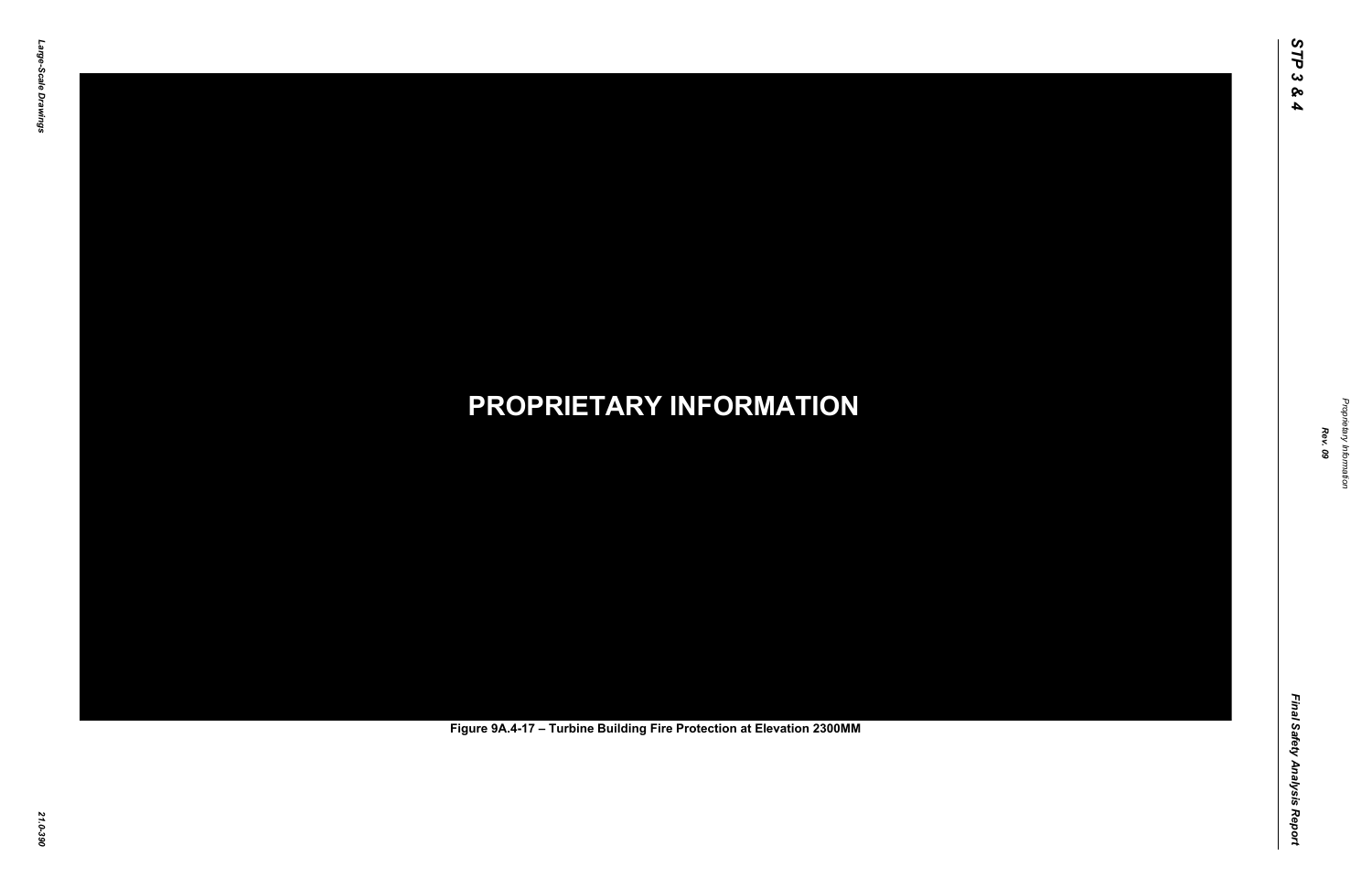Final Safety Analysis Report *Final Safety Analysis Report*



Proprietary Information *Proprietary Information*

# *21.0-391* **PROPRIETARY INFORMATION Figure 9A.4-18 – Turbine Building Fire Protection at Elevation 6300MM**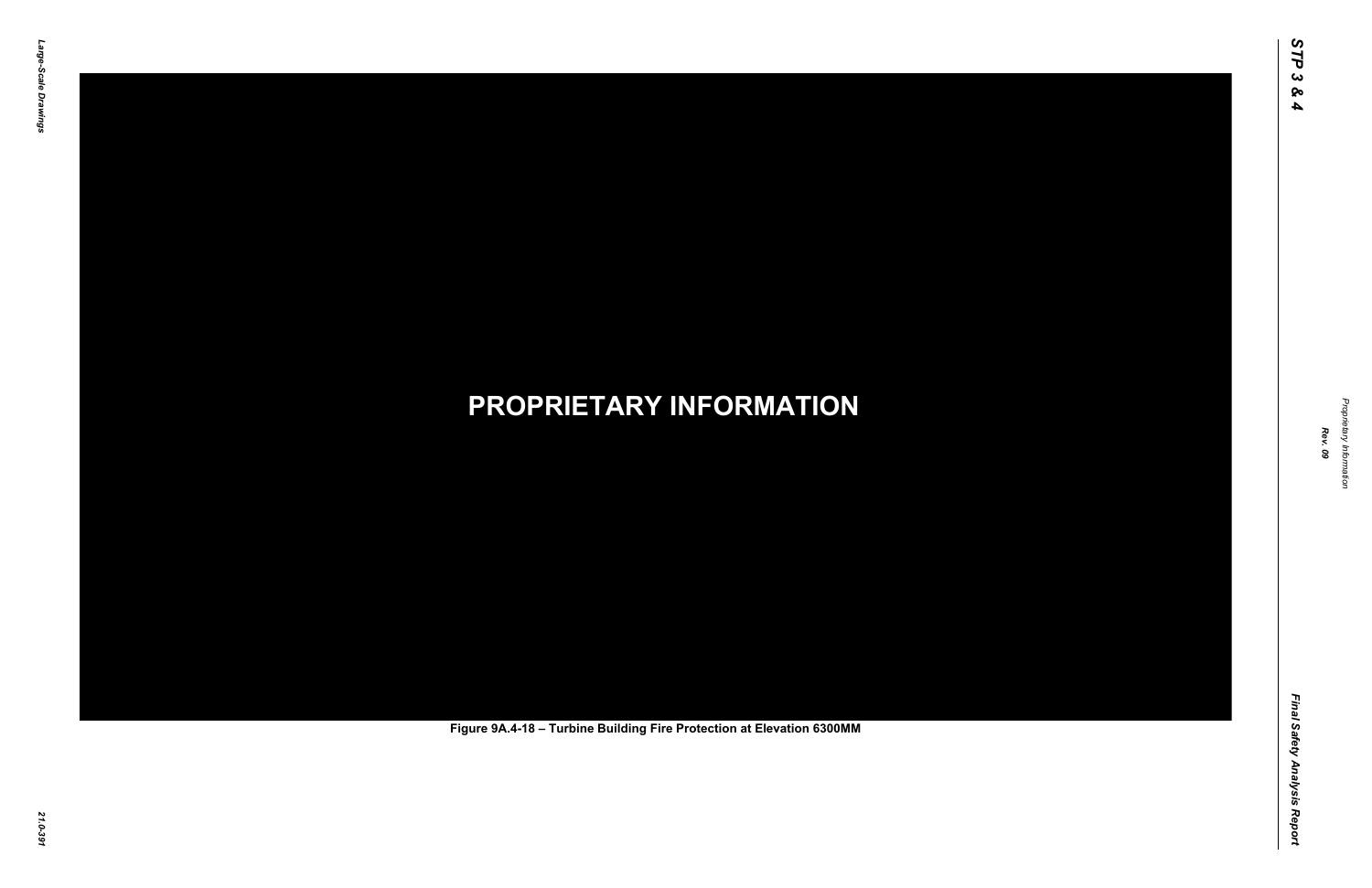Final Safety Analysis Report *Final Safety Analysis Report*



Proprietary Information *Proprietary Information*

# *21.0-392* **PROPRIETARY INFORMATION Figure 9A.4-19 – Turbine Building Fire Protection at Elevation 12300MM**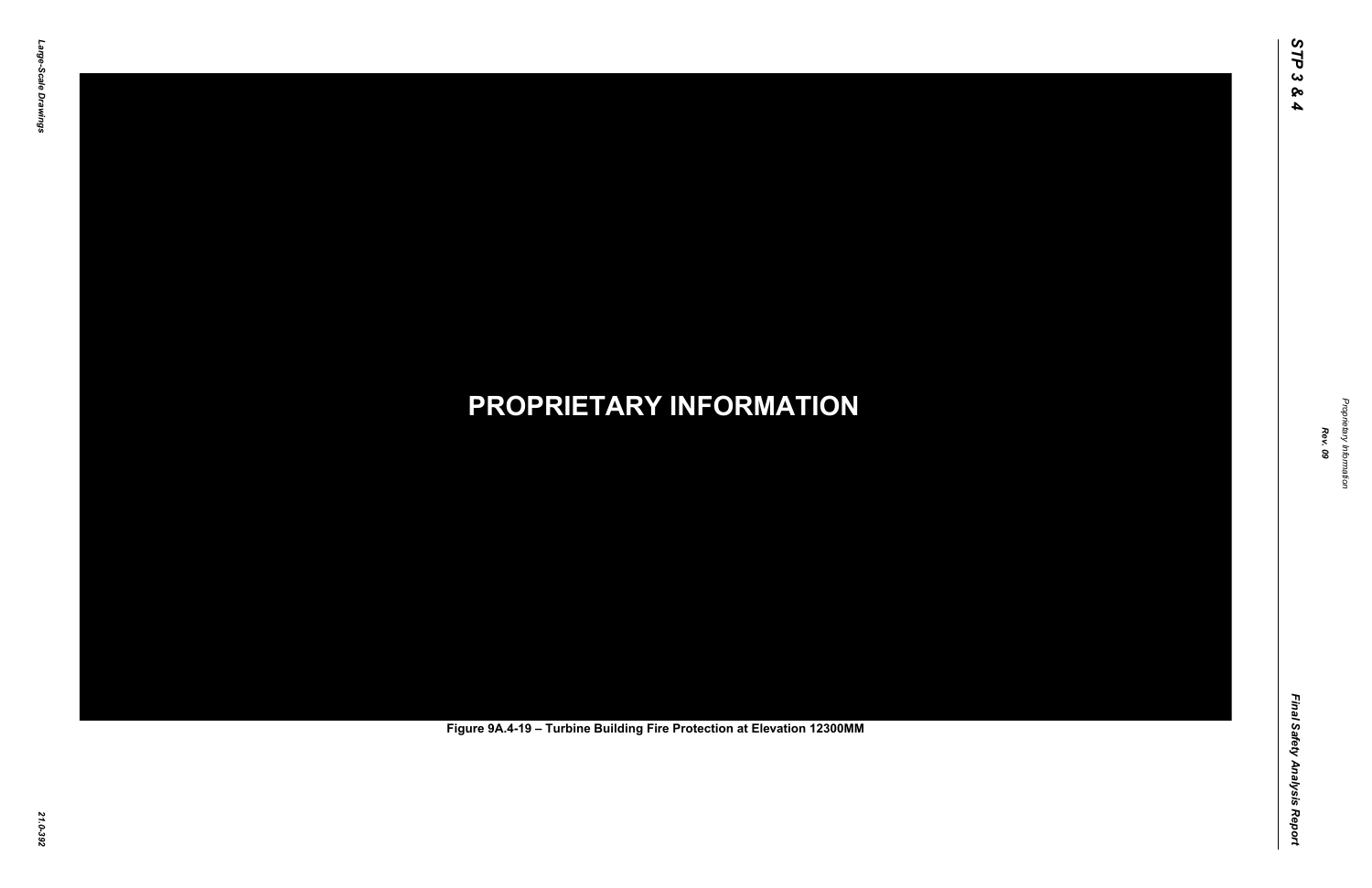Final Safety Analysis Report *Final Safety Analysis Report*



Proprietary Information *Proprietary Information*

# *21.0-393* **PROPRIETARY INFORMATION Figure 9A.4-20 – Turbine Building Fire Protection at Elevation 19700MM**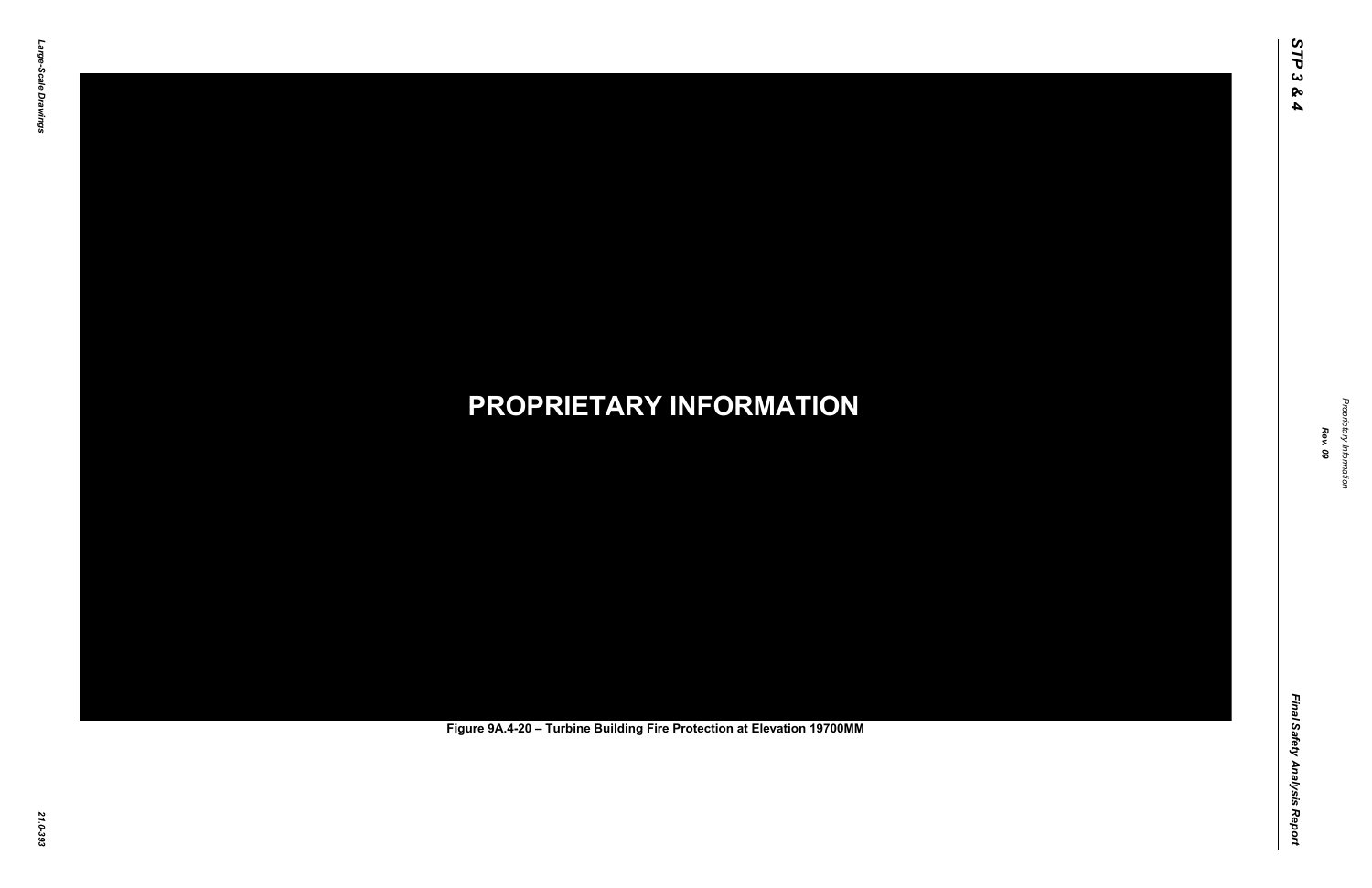Final Safety Analysis Report *Final Safety Analysis Report*



Proprietary Information *Proprietary Information*

# *21.0-394* **PROPRIETARY INFORMATION Figure 9A.4-21 – Turbine Building Fire Protection at Elevation 28700MM**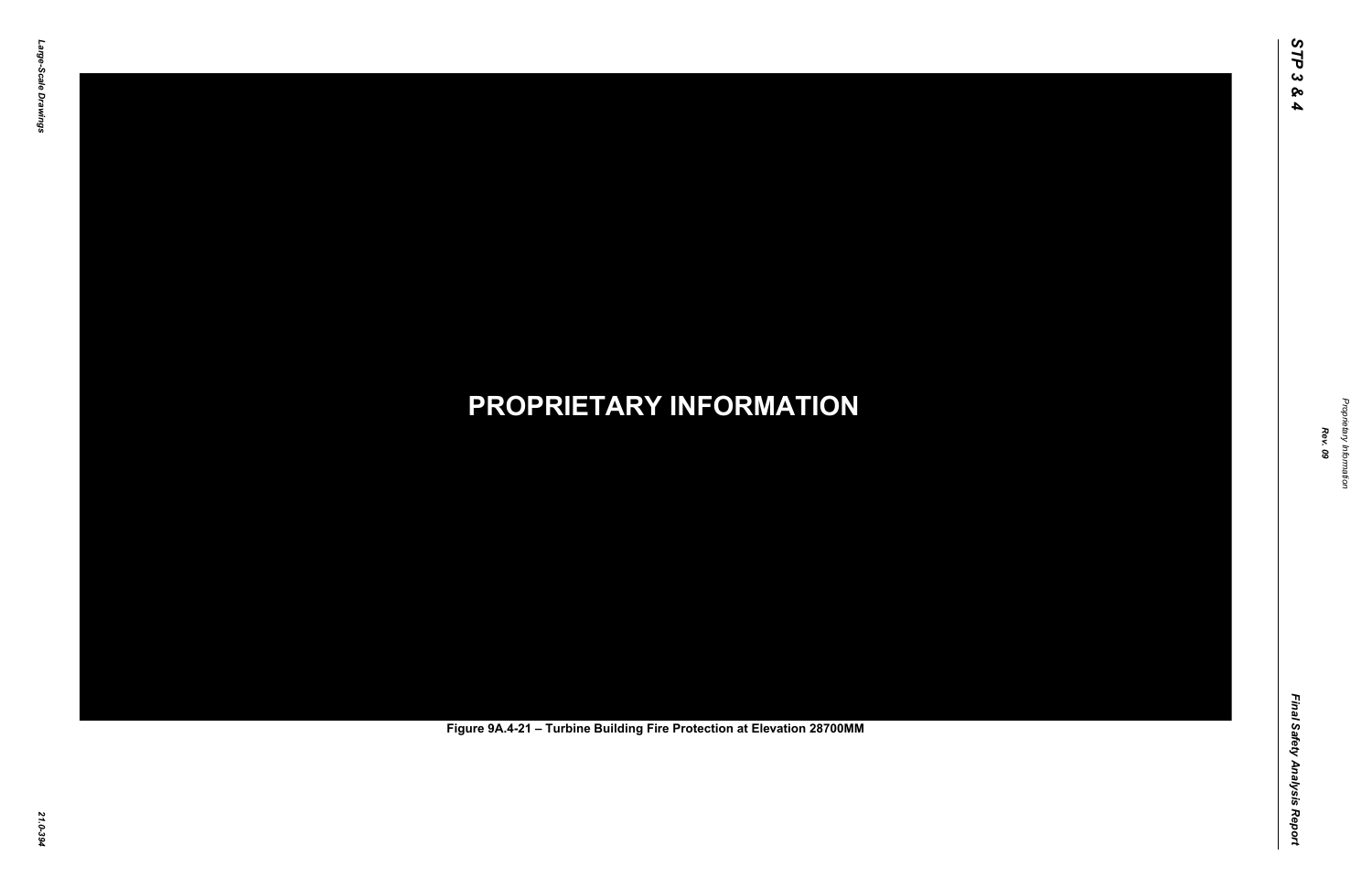

Proprietary Information *Proprietary Information*

### *21.0-395* **PROPRIETARY INFORMATION Figure 9A.4-28 – Radwaste Building Fire Protection, Sections A-A and B-B (Sheet 1)**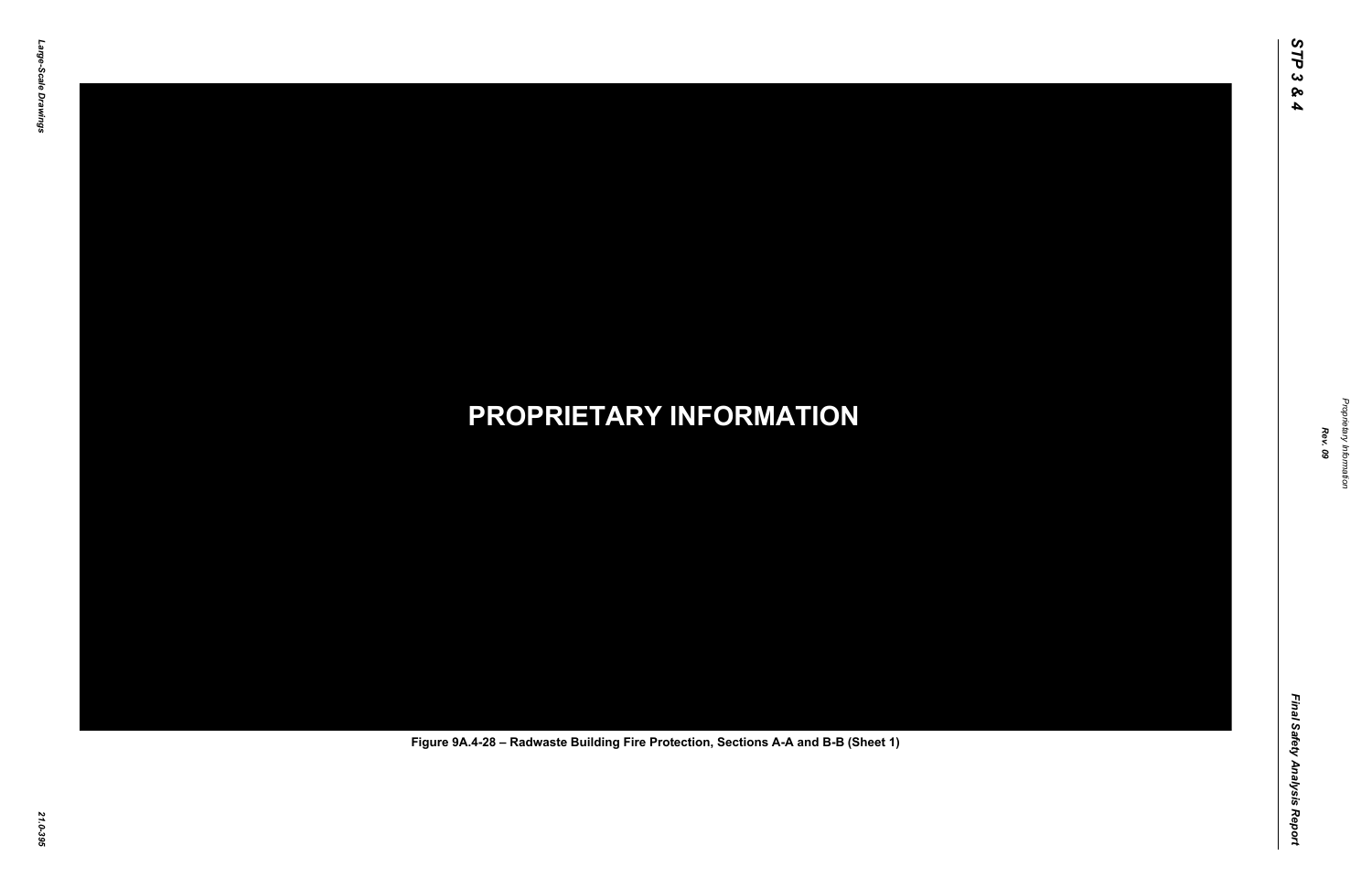

Proprietary Information *Proprietary Information*

### *21.0-396* **PROPRIETARY INFORMATION Figure 9A.4-28 – Radwaste Building Fire Protection, Sections A-A and B-B (Sheet 2)**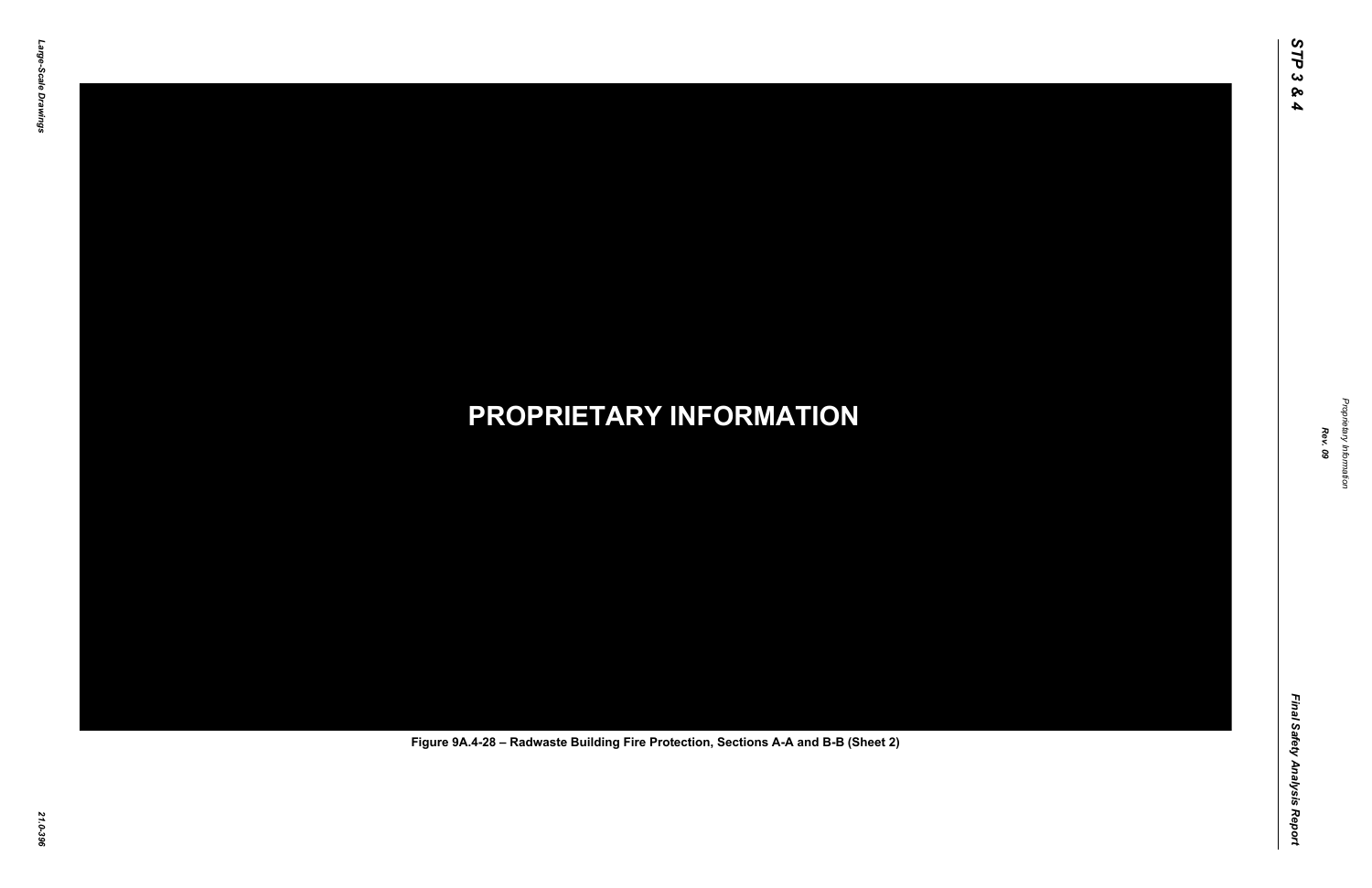

Proprietary Information *Proprietary Information*

### *21.0-397* **PROPRIETARY INFORMATION Figure 9A.4-29 – Radwaste Building Fire Protection at Elevation –1700 mm**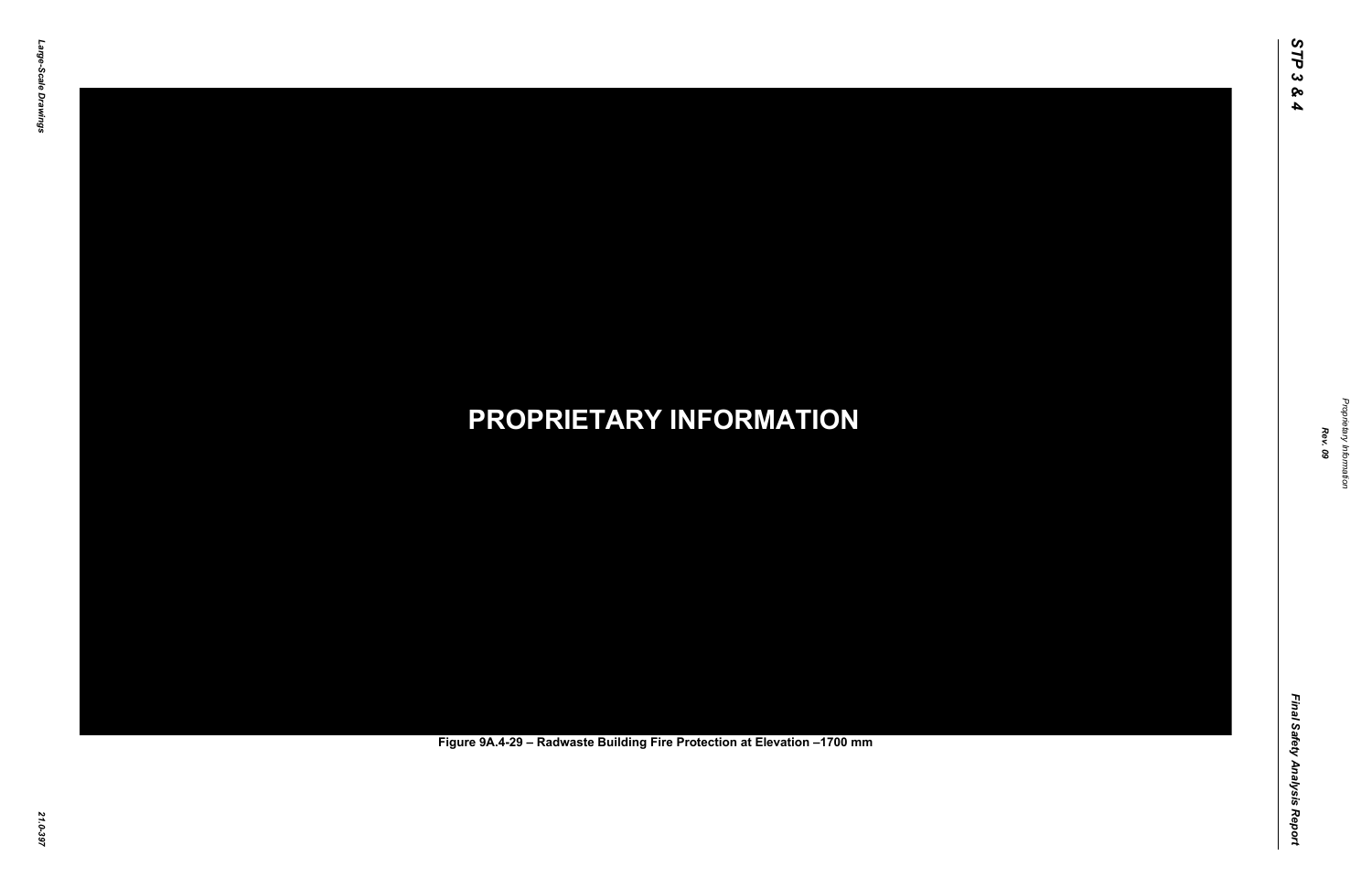Final Safety Analysis Report *Final Safety Analysis Report*



Proprietary Information *Proprietary Information*

### *21.0-398* **PROPRIETARY INFORMATION Figure 9A.4-30 – Radwaste Building Fire Protection at Elevation 5300 mm**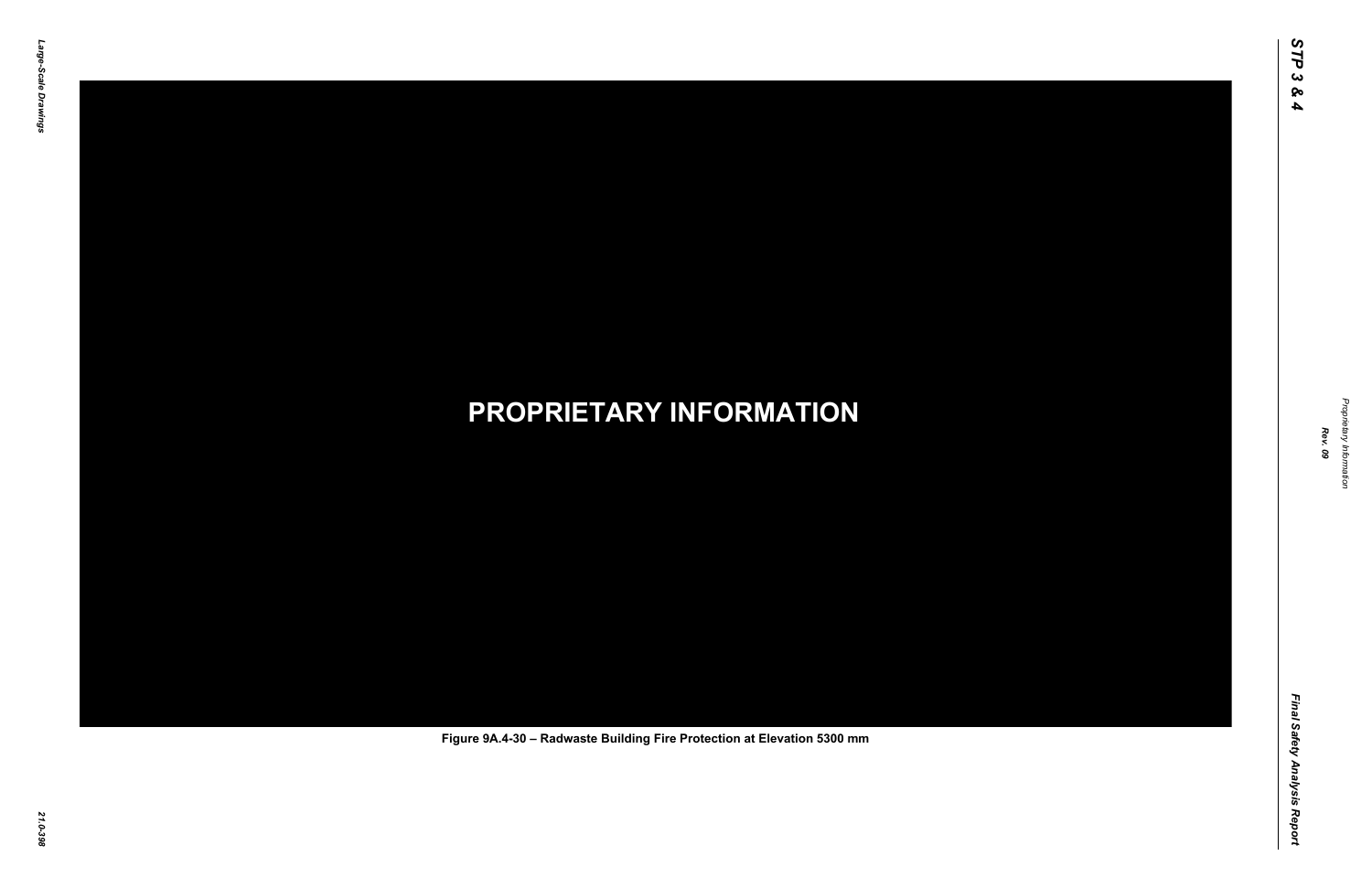

Proprietary Information *Proprietary Information*

### *21.0-399* **PROPRIETARY INFORMATION Figure 9A.4-31 – Radwaste Building Fire Protection at Elevation 12300 mm**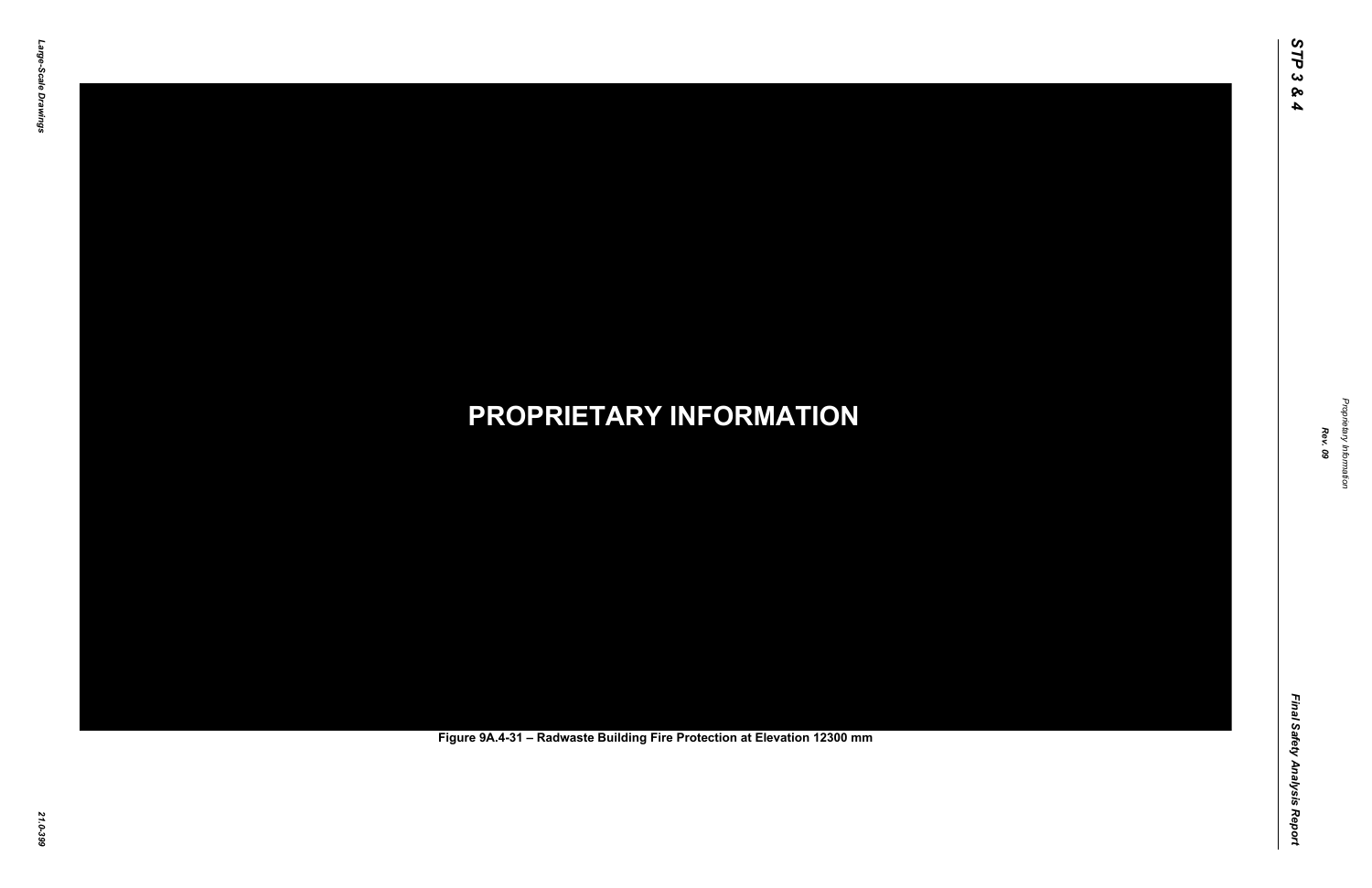Final Safety Analysis Report *Final Safety Analysis Report*



Proprietary Information *Proprietary Information*

#### *21.0-400* **PROPRIETARY INFORMATION Figure 9A.4-32 – Radwaste Building Fire Protection at Elevation 19100 mm**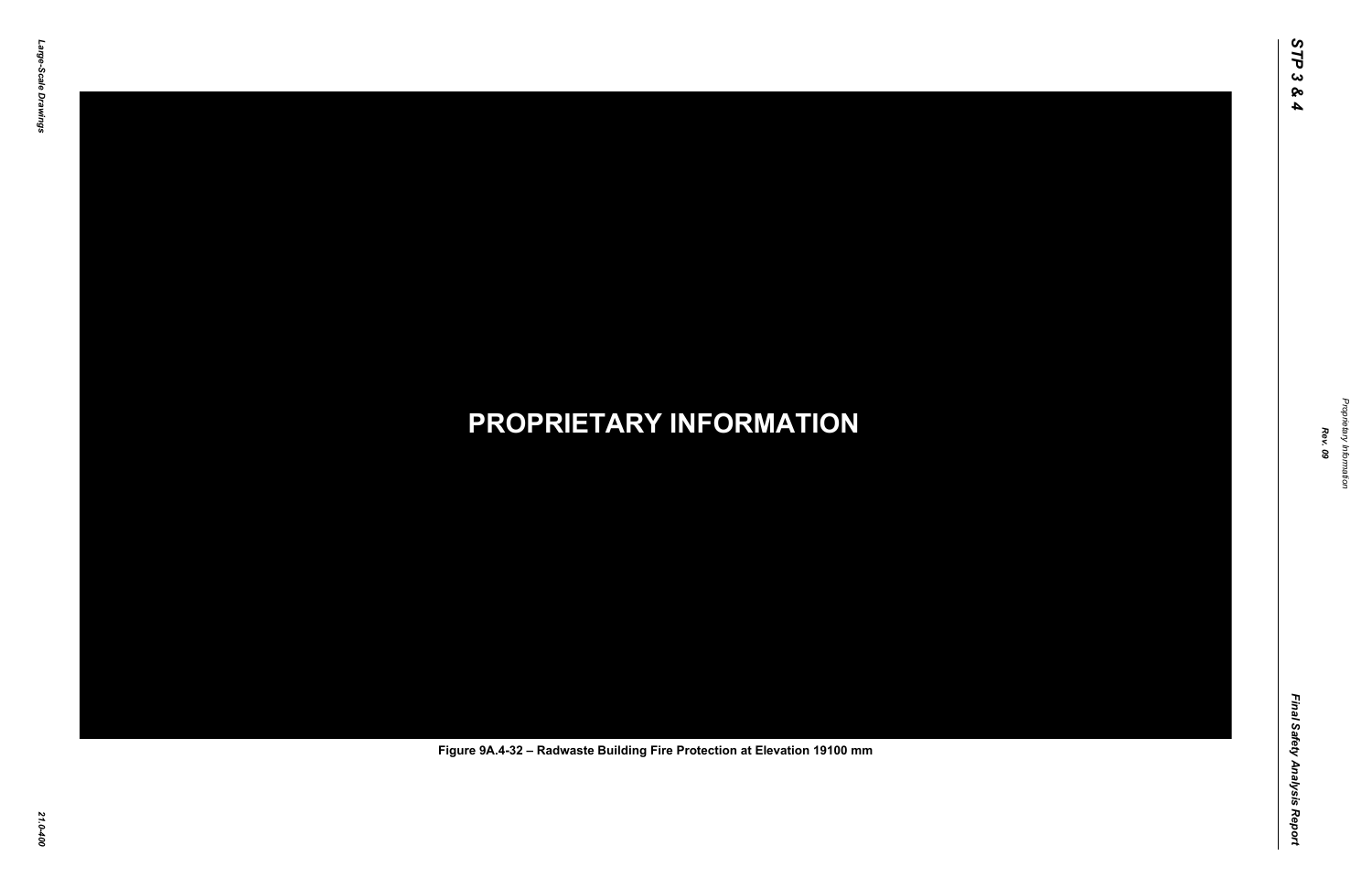Final Safety Analysis Report *Final Safety Analysis Report*



Proprietary Information *Proprietary Information*

# *21.0-401* **PROPRIETARY INFORMATION Figure 9A.4-33 – Turbine Building Fire Protection at Elevation 38300MM**